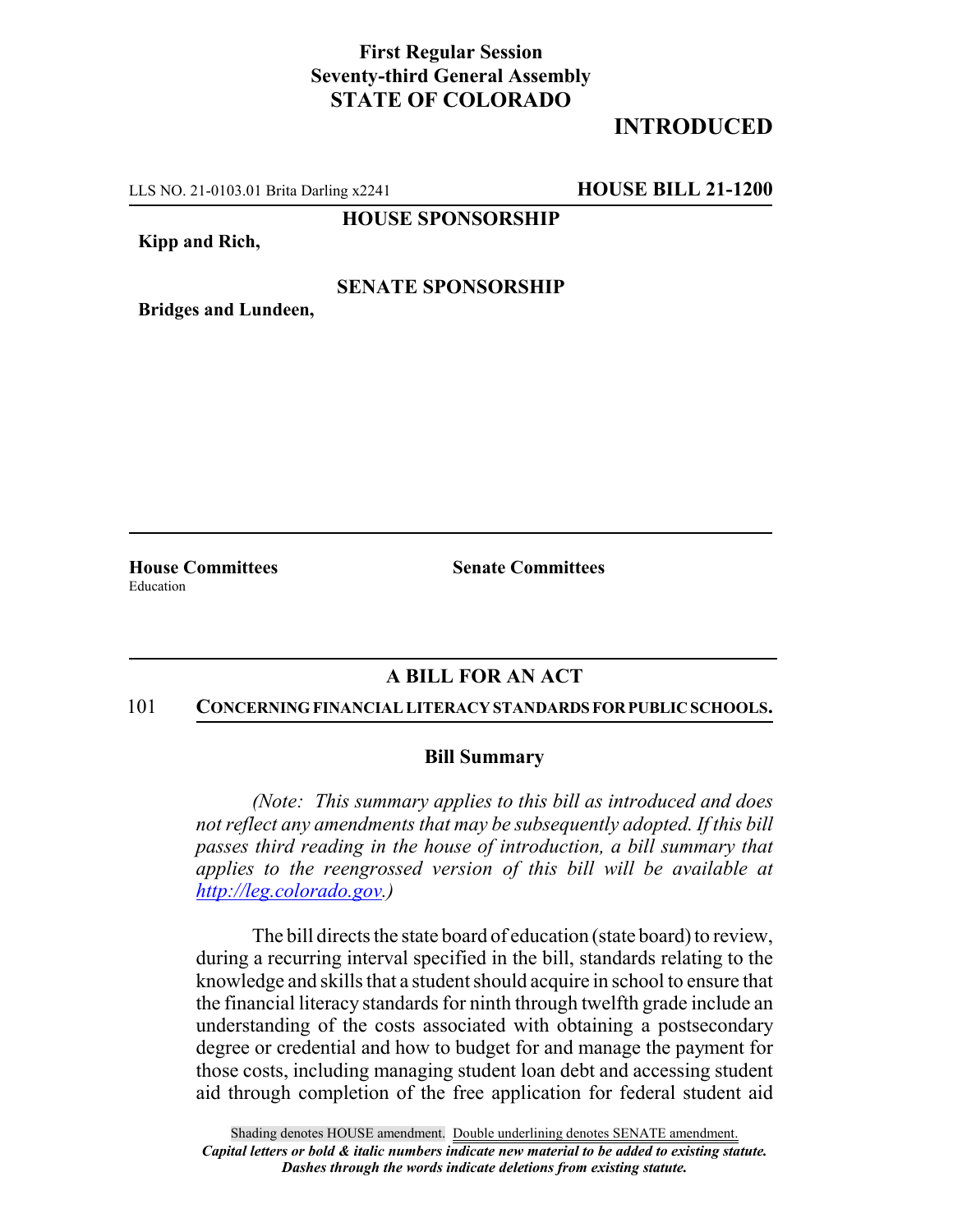(FAFSA) and the Colorado application for state financial aid (CASFA); understanding credit cards and credit card debt; understanding homeownership and mortgages; and understanding retirement plans, including investments and retirement benefits.

The bill adds to the resources contained in the existing financial literacy resource bank created and maintained by the state board specific references relating to assessing the affordability of higher education and how to budget and pay for higher education, as well as how to manage student loan debt; understanding the purpose of and how to access and complete the FAFSA or CASFA; understanding credit cards and credit card debt; understanding the home buying process, including home loans and managing mortgage debt; and understanding retirement plans, including investments and retirement benefits.

Under current law, school districts are encouraged to adopt a financial literacy curriculum and to make completion of a course in financial literacy a graduation requirement. The bill adds assessing the affordability of higher education and how to budget and pay for higher education, as well as how to manage student loan debt, to the suggested financial literacy curriculum, as well as familiarizing students with the process and required forms to apply for financial aid, grants, and scholarships, including the FAFSA and CASFA.

Further, the bill requires school districts and charter schools, as part of the process of establishing the individual career and academic plan for a student in grades 9 through 12, to inform the student and the student's parents of the importance of completing the FAFSA and CASFA and to provide help in completing the forms, if requested.

1 *Be it enacted by the General Assembly of the State of Colorado:*

2 **SECTION 1. Legislative declaration.** (1) The general assembly

3 finds and declares that:

4 (a) Colorado students today face a far different financial world

 than their parents and grandparents did. Fortunately, strong financial literacy standards can better prepare students for the future. Financial literacy education can provide students with better tools to navigate paying for higher education, accessing apprenticeships and trade schools, wisely managing credit card debt, planning for future home purchases,

10 and successfully planning for retirement.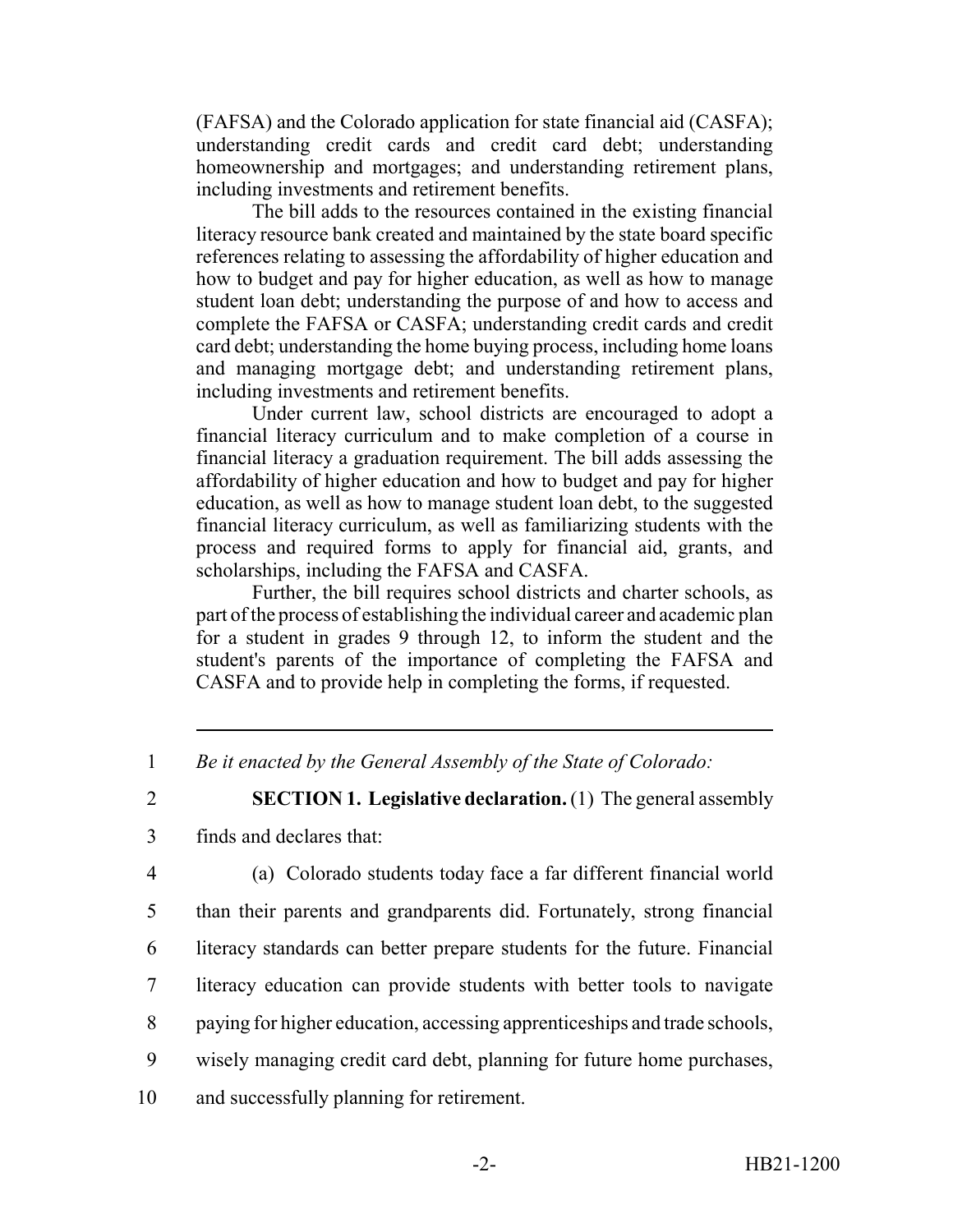(b) In Colorado, more than 743,000 people have student loan debt, with an average debt burden of more than \$38,000. Statewide, Coloradans carry \$28.6 billion in student debt and currently owe approximately \$9.1 billion in private student loan debt. By assisting Colorado students and their families with planning for the affordable attainment of higher education, we can help reduce a portion of this burden over time.

 (c) The federal free application for student aid, known as FAFSA, determines a student's eligibility for financial aid in postsecondary education. Improving FAFSA completion is key to improving college attendance rates. High school seniors who complete the FAFSA are 84% more likely to immediately enroll in postsecondary education.

 (d) United States consumers owe \$893 billion in credit card debt. About 41% of households carry revolving debt, and the poorest households have the highest total debt burden. Teaching students how to manage credit card debt can help them throughout their lives.

 (e) The benefits of owning a home in the United States include creating wealth for homeowners that in turn can benefit families for generations, reducing economic risk by protecting families from rising rent prices, increasing homeowners' psychological health, and offering greater stability for homeowners' children. Providing students with the financial tools to plan for a future home purchase can yield generational benefits.

 (f) Nearly half of all families in the United States have no retirement assets. Even among those families who are nearing retirement, four out of ten have no retirement assets. Middle-class, working-age families whose incomes are at the fiftieth percentile have, on average, only \$5,000 saved in retirement accounts. Most African-American and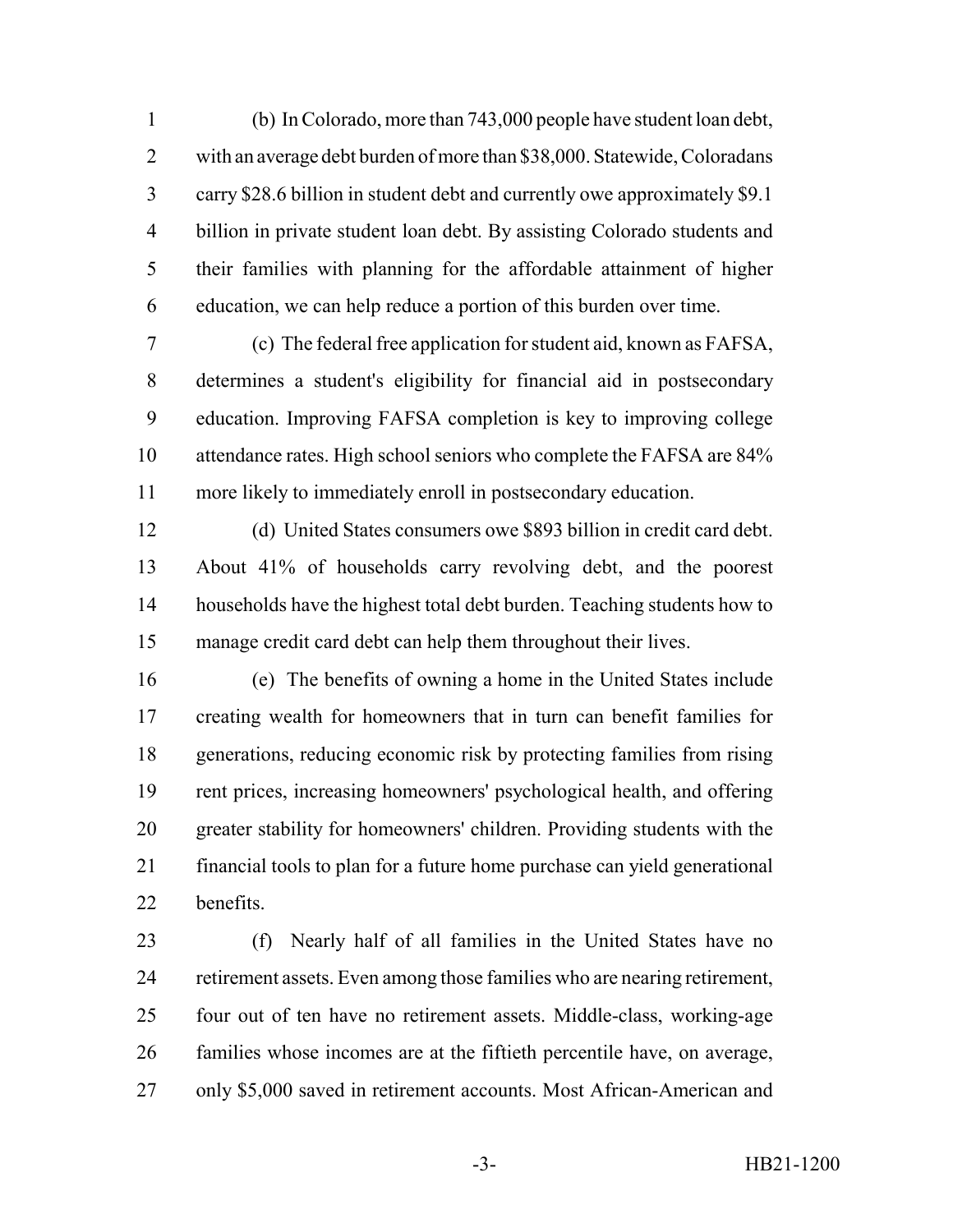Latinx families have no retirement savings. Finally, older workers are working longer and delaying their retirement. By providing students with information on saving for retirement early in life, they can begin building the assets they need to be comfortable when they grow old.

 **SECTION 2.** In Colorado Revised Statutes, 22-7-1005, **add** (2.8) as follows:

 **22-7-1005. Preschool through elementary and secondary education - aligned standards - adoption - revisions.** (2.8) PURSUANT 9 TO THE SCHEDULE OF REVISIONS SET FORTH IN SUBSECTION  $(6)(b)(II)(A)$  OF THIS SECTION, THE STATE BOARD SHALL ENSURE THAT THE NINTH THROUGH TWELFTH GRADE FINANCIAL LITERACY STANDARDS INCLUDE AN UNDERSTANDING OF:

 (a) (I) THE COSTS ASSOCIATED WITH OBTAINING A POSTSECONDARY DEGREE OR CREDENTIAL IN COLORADO AND OUT OF STATE, INCLUDING BUT NOT LIMITED TO TUITION AND FEES, ROOM AND BOARD, AND OTHER COSTS;

 (II) HOW TO ASSESS THE AFFORDABILITY OF AND BUDGET FOR DIFFERENT OPTIONS FOR OBTAINING A POSTSECONDARY DEGREE OR CREDENTIAL;

20 (III) THE WAYS IN WHICH STUDENTS PAY FOR HIGHER EDUCATION, 21 INCLUDING BUT NOT LIMITED TO USING FUNDS FROM SAVINGS ACCOUNTS 22 AND OBTAINING STUDENT LOANS, GRANTS, OR SCHOLARSHIPS;

 (IV) TYPES OF STUDENT LOAN PROGRAMS AND TYPES OF STUDENT LOAN DEBT, INCLUDING PUBLIC AND PRIVATE LOANS;

 (V) THE PURPOSE OF THE FREE APPLICATION FOR FEDERAL 26 STUDENT AID, OR FAFSA, OR A SUCCESSOR FORM, TO ACCESS FEDERAL STUDENT AID; ITS USE IN DETERMINING A STUDENT'S ELIGIBILITY FOR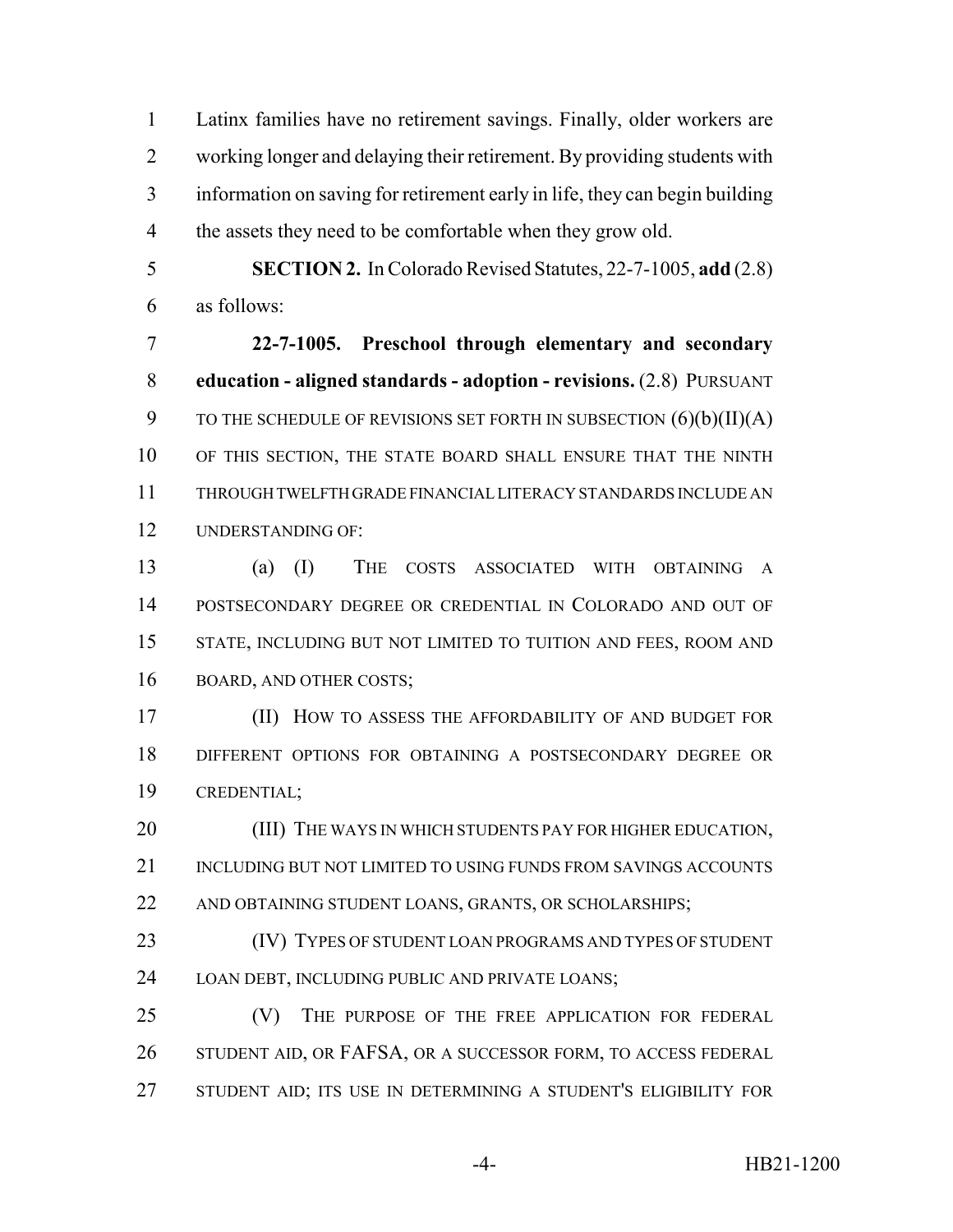FEDERAL, STATE, AND PRIVATE FINANCIAL AID, INCLUDING GRANTS, SCHOLARSHIPS, AND WORK STUDY, WHICH ARE FORMS OF FINANCIAL AID THAT DO NOT NEED TO BE REPAID BY THE STUDENT; HOW TO ACCESS THE FAFSA ELECTRONICALLY OR IN ANOTHER FORMAT; AND WHERE TO ACCESS HELP FROM THE STUDENT'S SCHOOL OR FROM OTHER SOURCES IN COMPLETING THE FAFSA;

 (VI) THE PURPOSE OF THE COLORADO APPLICATION FOR STATE FINANCIAL AID, OR CASFA, OR A SUCCESSOR FORM, TO ACCESS STATE STUDENT AID; ITS USE BY STUDENTS WHO ARE NOT ELIGIBLE FOR FINANCIAL AID PURSUANT TO TITLE IV, PART B OF THE FEDERAL "HIGHER EDUCATION ACT OF 1965", AS AMENDED, OR AN EQUIVALENT STATEWIDE FINANCIAL AID APPLICATION THAT USES FAFSA METHODOLOGY TO DETERMINE STUDENT FINANCIAL NEED AND ELIGIBILITY FOR STATE FINANCIAL AID PROGRAMS; HOW TO ACCESS THE CASFA ELECTRONICALLY OR IN ANOTHER FORMAT; AND WHERE TO ACCESS HELP FROM THE STUDENT'S SCHOOL OR FROM OTHER SOURCES IN COMPLETING THE CASFA.

 (VII) REPAYMENT OF STUDENT LOANS AND THE REQUIREMENT TO REPAY STUDENT LOANS, EVEN IF THE STUDENT DOES NOT COMPLETE THE CREDENTIAL, AND THE CONSEQUENCES OF DEFAULTING ON STUDENT LOANS;

 (VIII) STATE AND FEDERAL PROGRAMS THAT MAY BE AVAILABLE 23 TO MANAGE STUDENT LOAN DEBT; AND

 (IX) POTENTIAL CAREER EARNINGS, INCLUDING STARTING SALARY BY FIELD AND LEVEL OF DEGREE OR CREDENTIAL;

 (b) COMMON METHODS FOR SAVING FOR RETIREMENT, INCLUDING LONG-TERM INVESTMENTS, TAX-DEFERRED ACCOUNTS, PENSIONS, AND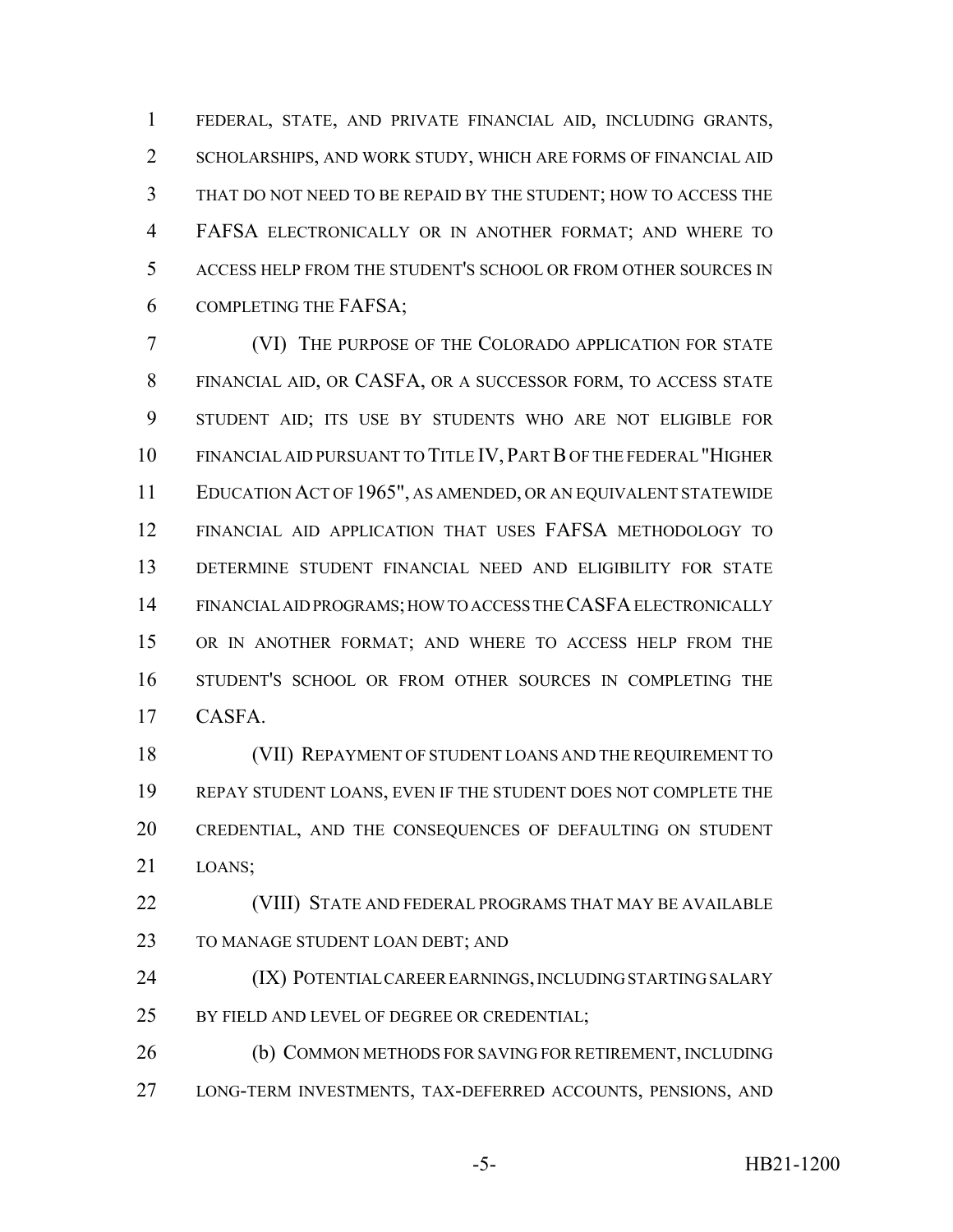GOVERNMENT RETIREMENT BENEFITS;

(c) CREDIT CARDS AND MANAGING CREDIT CARD DEBT; AND

(d) HOMEOWNERSHIP AND MORTGAGES.

 **SECTION 3.** In Colorado Revised Statutes, 22-2-127, **amend** (1); and **add** (2.5) as follows:

 **22-2-127. Financial literacy - resource bank - technical assistance - definitions.** (1) As used in this section, UNLESS THE CONTEXT OTHERWISE REQUIRES:

 (a) "COLORADO APPLICATION FOR STATE FINANCIAL AID" OR "CASFA" MEANS THE APPLICATION TO DETERMINE STUDENT FINANCIAL NEED AND ELIGIBILITY FOR STATE FINANCIAL AID PROGRAMS USING FEDERAL FAFSA METHODOLOGY, OR ANY SUCCESSOR FORM.

 (b) "Financial literacy" means knowledge of personal finances that is sufficient to enable a person to manage savings, investment, and checking accounts; to design and maintain a household budget; to manage personal debt; to understand consumer credit and finance; to manage personal credit options; TO ASSESS THE AFFORDABILITY OF AND HOW TO BUDGET FOR POSTSECONDARY EDUCATION; TO UNDERSTAND THE PURPOSE OF AND HOW TO ACCESS AND COMPLETE THE FAFSA OR CASFA TO ACCESS STUDENT FINANCIAL AID; TO UNDERSTAND THE HOME BUYING PROCESS, INCLUDING HOME LOANS AND MANAGING MORTGAGE DEBT; and 22 to understand and select among FROM short-term and long-term investment options.

 (c) "FREE APPLICATION FOR FEDERAL STUDENT AID" OR "FAFSA" MEANS THE FEDERAL APPLICATION USED TO DETERMINE STUDENT FINANCIAL NEED AND ELIGIBILITY FOR FEDERAL STUDENT AID PROGRAMS, OR ANY SUCCESSOR FORM.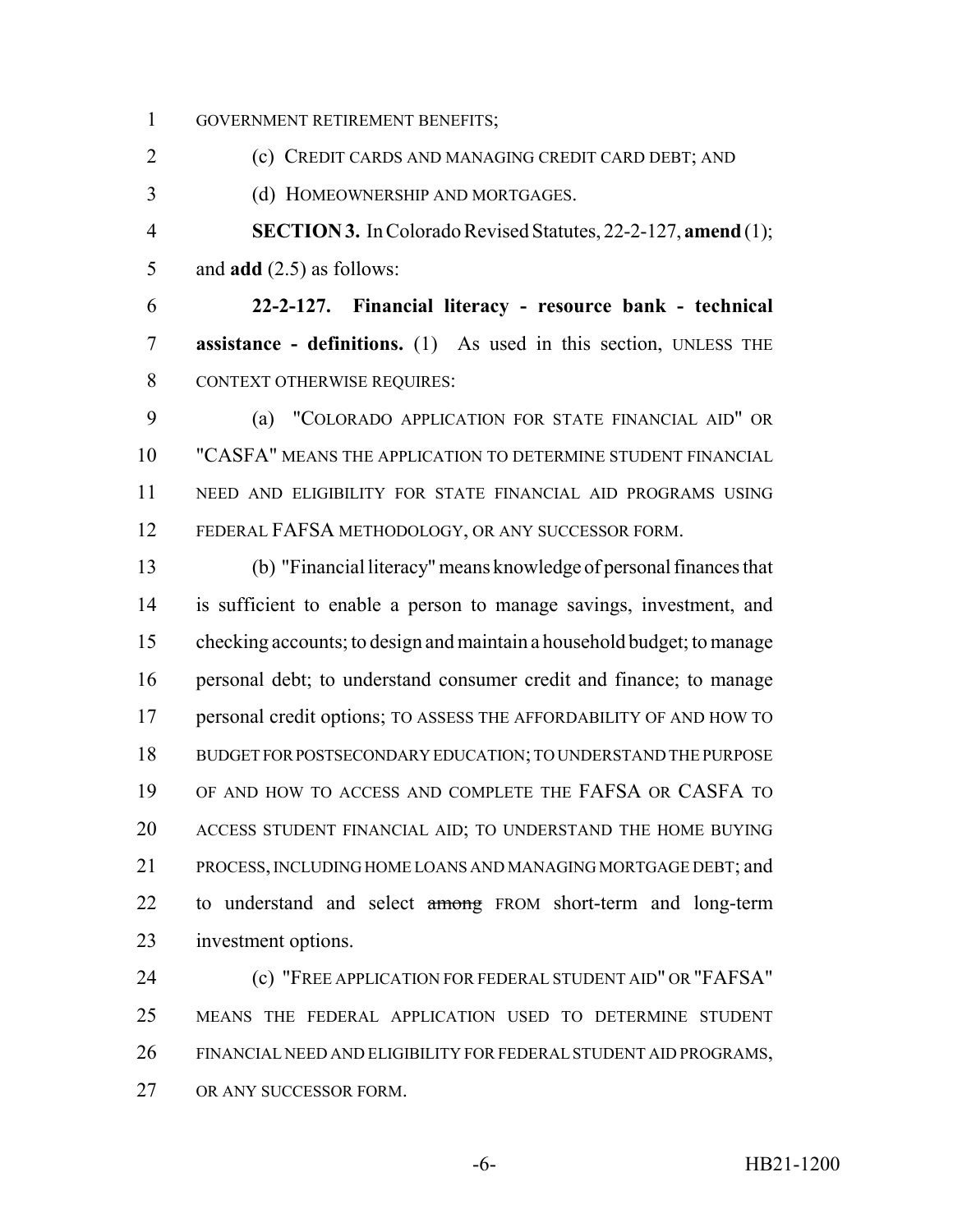(2.5) IN ADDITION TO THE MATERIALS INCLUDED IN THE RESOURCE BANK PURSUANT TO SUBSECTION (2) OF THIS SECTION, THE RESOURCE BANK MUST ALSO INCLUDE INFORMATION CONCERNING FINANCIAL AID PLANNING FOR POSTSECONDARY EDUCATION EXPENSES; INFORMATION CONCERNING THE BENEFITS OF COMPLETING AND SUBMITTING THE FAFSA, OR, FOR STUDENTS WHO ARE NOT ELIGIBLE FOR FINANCIAL AID PURSUANT TO TITLE IV, PART B OF THE FEDERAL "HIGHER EDUCATION ACT OF 1965", AS AMENDED, THE CASFA; AND ELECTRONIC LINKS TO THE FAFSA AND CASFA AND INSTRUCTIONS FOR COMPLETING THE FAFSA AND CASFA. **SECTION 4.** In Colorado Revised Statutes, 22-32-135, **amend** 12 (1) introductory portion,  $(1)(d)$ ,  $(1)(e)$ ,  $(2)$ , and  $(3)$  as follows: **22-32-135. Financial literacy curriculum - definition.** (1) The 14 general assembly hereby finds that: (d) Recent Studies of consumer finances by the federal reserve 16 board show that, at the end of the third quarter of 1999 2020, household 17 debt in the United States totaled over six trillion three hundred billion 18 FOURTEEN AND ONE-HALF TRILLION dollars. Almost one trillion four hundred billion dollars of this debt was consumer credit debt, while four 20 trillion four hundred billion dollars consisted of mortgage debt. OVER ONE AND ONE-HALF TRILLION DOLLARS OF THIS DEBT IS STUDENT DEBT, OVER 22 EIGHT HUNDRED BILLION DOLLARS IS CREDIT CARD DEBT, AND OVER TEN 23 TRILLION DOLLARS IS MORTGAGE DEBT. 24 (e) With the recent growth in consumer debt and the apparently

 low level of education and understanding with regard to personal finances, it is imperative that the public schools of the state provide students with a thorough, high-quality curriculum of financial literacy to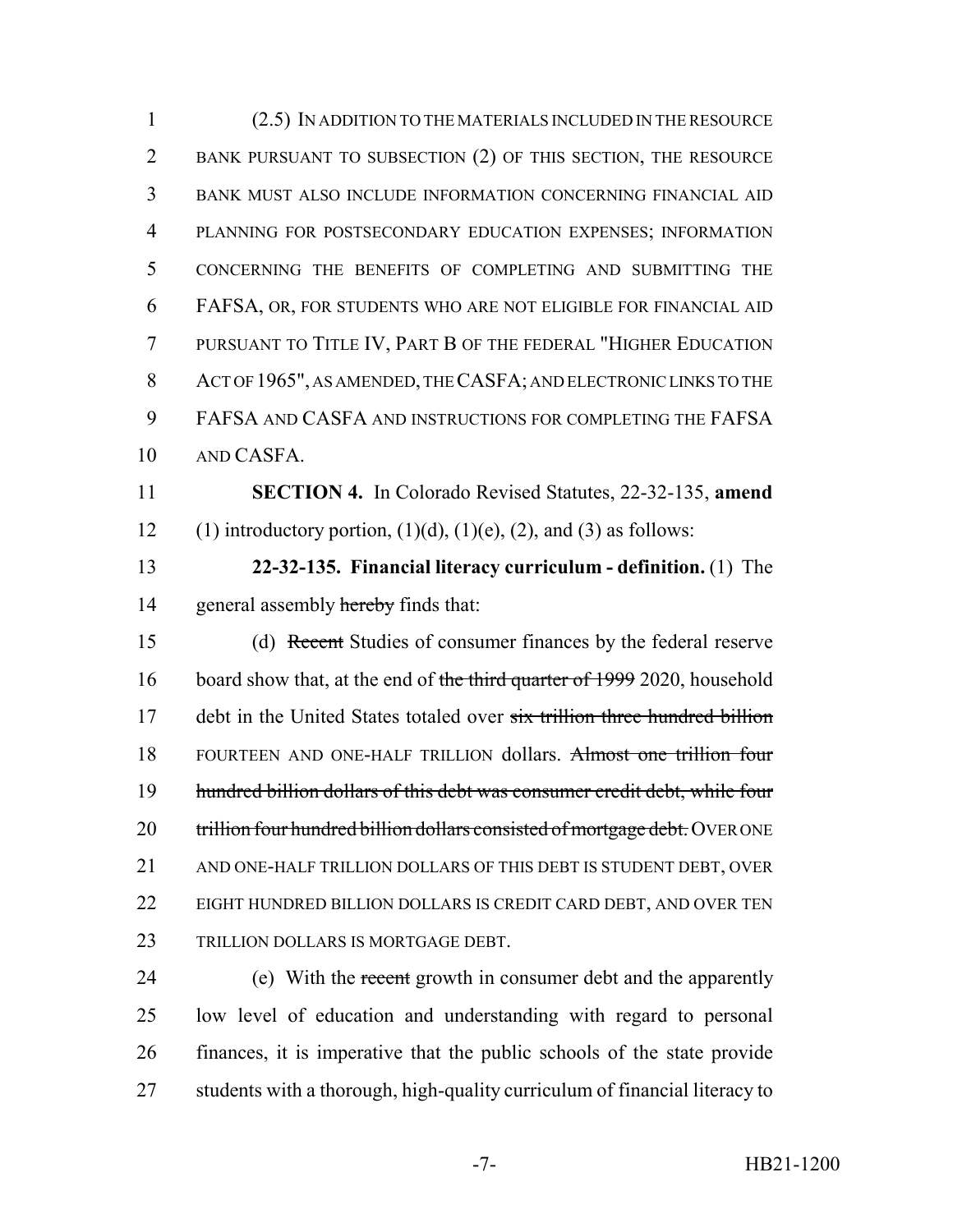enable students to understand and master personal finance skills, including, at a minimum, managing bank accounts; household budgeting; understanding and managing personal debt, INCLUDING CREDIT CARD DEBT AND STUDENT LOAN DEBT; and managing personal savings, 5 RETIREMENT SAVINGS, HOMEOWNERSHIP, and investment INVESTMENTS.

 (2) As used in this section, "financial literacy" means knowledge of personal finances that is sufficient to enable a person to manage savings, investment, and checking accounts; to design and maintain a household budget; TO ASSESS THE AFFORDABILITY OF AND HOW TO BUDGET FOR POSTSECONDARY EDUCATION; TO UNDERSTAND THE PURPOSE OF AND HOW TO ACCESS AND COMPLETE THE FREE APPLICATION FOR FEDERAL STUDENT AID AND THE COLORADO APPLICATION FOR STATE FINANCIAL AID, OR SUCCESSOR FORMS FOR ACCESSING FEDERAL AND STATE FINANCIAL AID; to manage personal debt, including student loan debt; to understand consumer credit and finance; to manage personal 16 credit options, and INCLUDING CREDIT CARDS; to understand and select FROM among short-term and long-term investment options; TO UNDERSTAND THE HOME BUYING PROCESS, INCLUDING HOME LOANS AND MANAGING MORTGAGE DEBT; AND TO UNDERSTAND RETIREMENT PLANS, TAX-DEFERRED ACCOUNTS, PENSIONS, AND GOVERNMENT RETIREMENT BENEFITS.

 (3) (a) Each school district board of education is strongly 23 encouraged to adopt as part of its district curriculum courses pertaining to financial literacy to be taught in grade-appropriate courses at the elementary, middle, junior high, and high school grade levels. When selecting mathematics and economics textbooks, each school district is strongly encouraged to select those texts that include substantive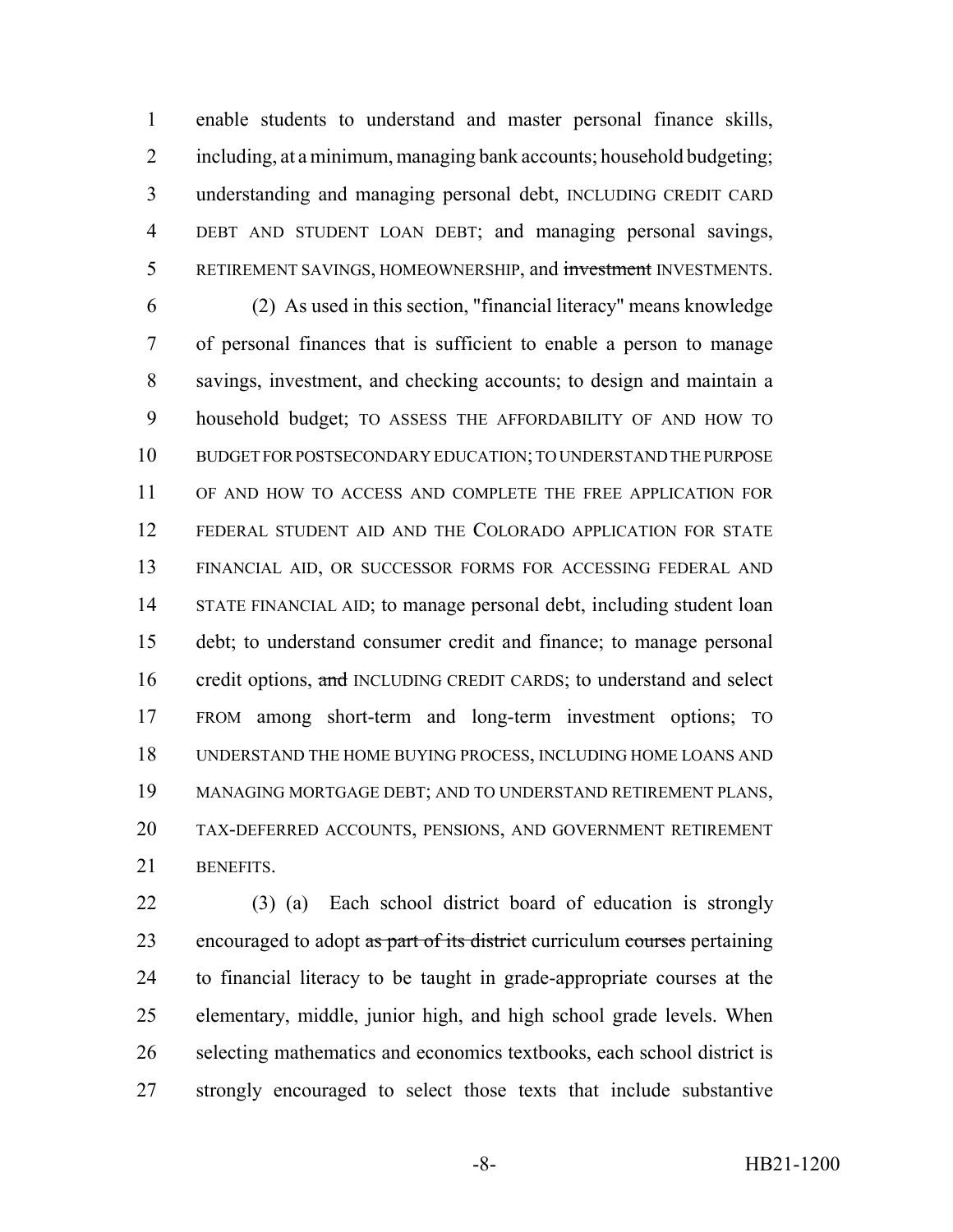provisions on personal finance, including personal budgeting; credit; debt 2 management; STUDENT LOAN BORROWING AND FINANCIAL AID; HOMEOWNERSHIP; RETIREMENT, INCLUDING LONG-TERM INVESTMENTS, TAX-DEFERRED ACCOUNTS, PENSIONS, AND GOVERNMENT RETIREMENT BENEFITS; and similar personal finance topics.

6 (b) THE CURRICULUM DESCRIBED IN SUBSECTION  $(3)(a)$  OF THIS SECTION MUST ALSO INCLUDE CONTENT RELATING TO HOW TO ASSESS THE AFFORDABILITY OF AND BUDGET FOR DIFFERENT OPTIONS FOR OBTAINING A POSTSECONDARY DEGREE OR CREDENTIAL AND HOW TO PAY FOR HIGHER EDUCATION.THE CURRICULUM SHOULD FAMILIARIZE STUDENTS WITH THE PROCESS AND NECESSARY FORMS FOR APPLYING FOR FEDERAL AND STATE FINANCIAL AID, STUDENT LOANS, SCHOLARSHIPS, AND GRANT PROGRAMS, INCLUDING ACCESSING AND COMPLETING EITHER THE FREE APPLICATION 14 FOR FEDERAL STUDENT AID OR THE COLORADO APPLICATION FOR STATE FINANCIAL AID, OR SUCCESSOR FORMS TO ACCESS FEDERAL AND STATE FINANCIAL AID, AND SHOULD ENSURE THAT STUDENTS HAVE AN AWARENESS OF FEDERAL AND STATE PROGRAMS THAT MAY BE AVAILABLE TO MANAGE STUDENT LOAN DEBT.

 **SECTION 5.** In Colorado Revised Statutes, 22-2-136, **amend** (1) as follows:

 **22-2-136. Additional duty - state board - individual career and academic plans - standards - rules.** (1) On or before February 1, 2010, the state board shall promulgate rules pursuant to the "State 24 Administrative Procedure Act", article 4 of title 24, C.R.S., to establish standards for individual career and academic plans for students enrolled 26 in the public schools in the state. An individual career and academic plan 27 shall MUST be designed to assist a student and his or her THE STUDENT's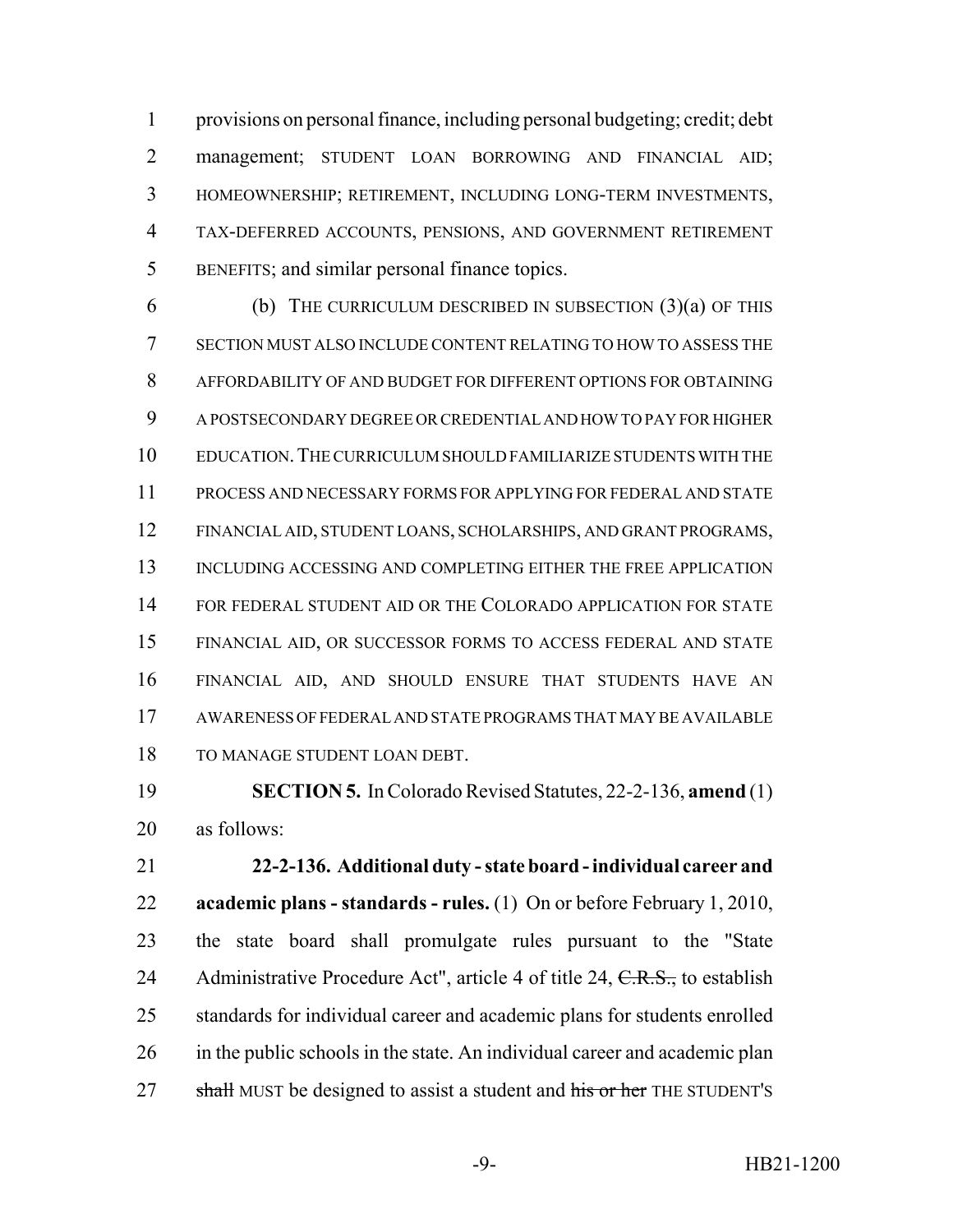parent or legal guardian in exploring the postsecondary career and educational opportunities available to the student, aligning course work and curriculum, applying to postsecondary education institutions, securing financial aid, and ultimately entering the workforce. AS PART OF THE PROCESS OF ESTABLISHING THE INDIVIDUAL CAREER AND ACADEMIC PLAN, THE STUDENT AND THE STUDENT'S PARENTS MUST BE MADE AWARE OF THE IMPORTANCE OF COMPLETING THE FREE APPLICATION FOR FEDERAL STUDENT AID OR THE COLORADO APPLICATION FOR STATE FINANCIAL AID, OR SUCCESSOR FORMS FOR ACCESSING FEDERAL AND STATE FINANCIAL AID, AND BE PROVIDED HELP IN COMPLETING THE FORMS, IF REQUESTED. **SECTION 6.** In Colorado Revised Statutes, 22-30.5-525, **amend**

 $12 \quad (1)$  as follows:

 **22-30.5-525. Individual career and academic plans.** (1) Each 14 institute charter school shall assist each student and his or her THE STUDENT'S parent or legal guardian to develop and maintain the student's individual career and academic plan, referred to in this section as an "ICAP", no later than the beginning of ninth grade but may assist the 18 student and his or her THE STUDENT's parent or legal guardian to develop and maintain the student's ICAP in any grade prior to ninth grade. In assisting a student and his or her parent or legal guardian in creating and maintaining the ICAP, the institute charter school shall, at a minimum, discuss with the student and parent or legal guardian the various career pathways created pursuant to section 24-46.3-104 and the types of certificates and jobs to which each pathway leads and discuss the skills and educational opportunities available through military enlistment. In 26 discussing military enlistment with a student and his or her THE STUDENT'S parent, each institute charter school is encouraged to provide